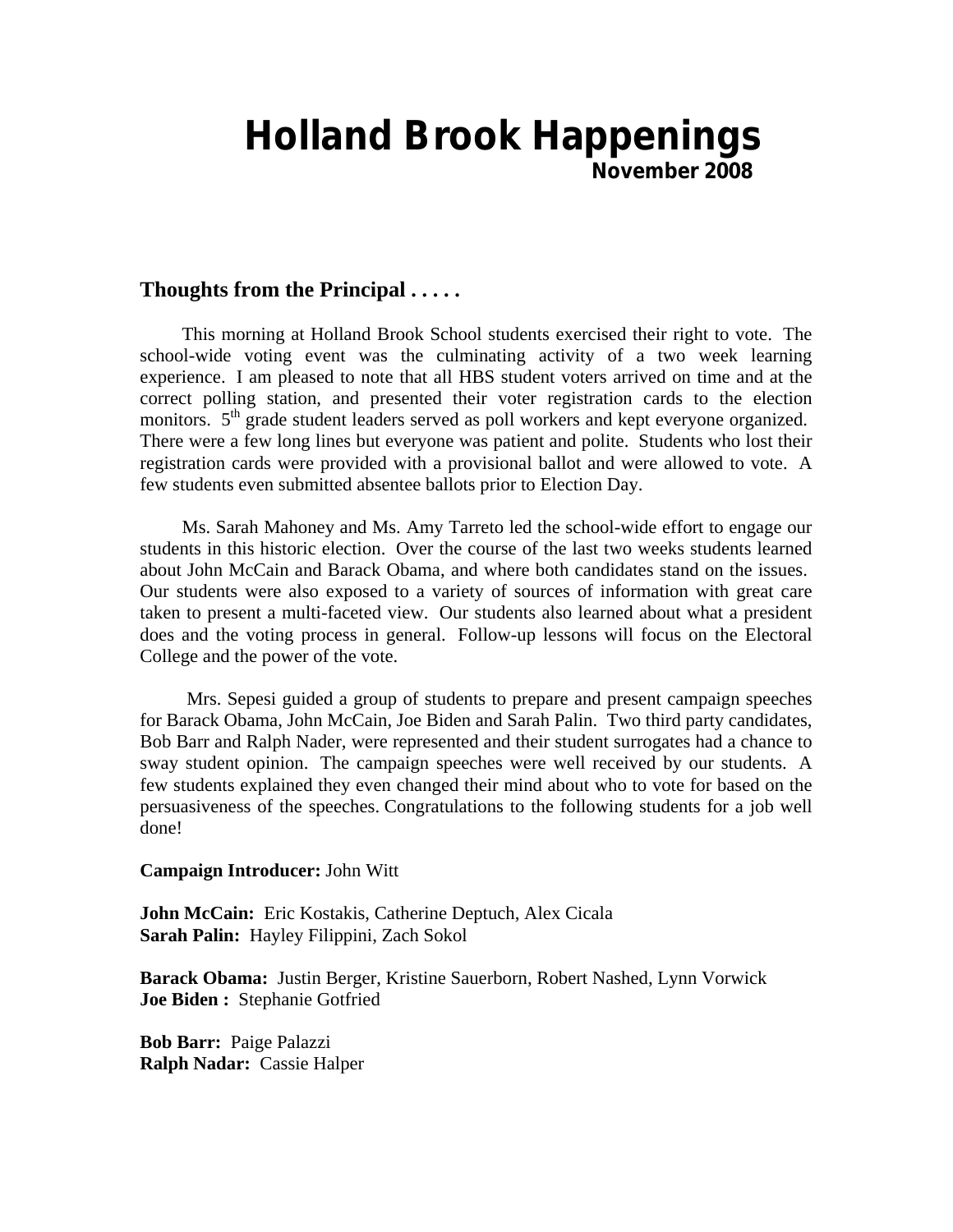The votes were tabulated and the results were as follows: John McCain 273 votes, Barack Obama 180 votes, Bob Barr 8 votes and Ralph Nader 8 votes. John McCain was declared the winner.

 I would like to thank the Student Leadership facilitators Mrs. Julie Bartus and Mrs. Tommasina Biase for organizing this special event. I would also like to thank the following student leaders for working the polls and ensuring a fair and efficient voting process for all students: Elisabeth Atlasman, Sarah Boden, Allie Brembt, Aia Dakka, Kasey Dameo, Juliana DellaPello, Catherine Deptuch, Samantha Fabbricatore, Hayley Filippini, Will Getz, Stephen Giordano, Emily Grube, Quinn Hickey, Suzanne Hlinka, Lizzie Knoop, David Leshik, Emma Maurice, Lacey O'Dowd, Paige Palazzi, Maria Pansari, Anjali Patel, Courtney Patterson, Jacquelyn Pierre, Nicole Prager, Emily Renjilian, Jessica Ruffa and Dominic Vastano.

In Education,

Alfonso Llano

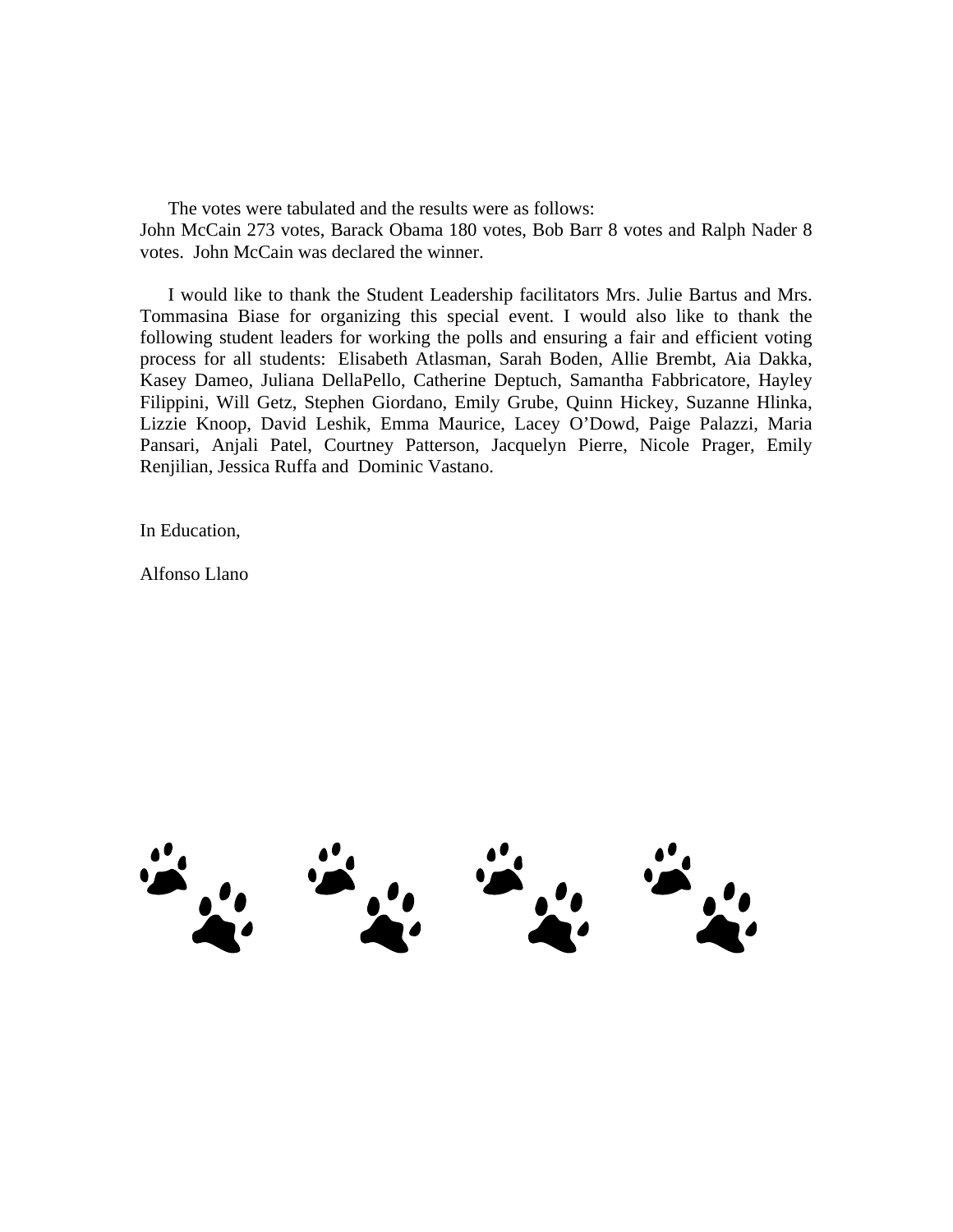

# Fifth Grade Features

Fifth grade Bobcats are having an out-of-this world October. In social studies, we are continuing our study of the five themes of geography. Students are practicing their learned map skills through participation in a scavenger hunt with Mrs. Sepesi where they locate places using a GPS device. Science class has truly been a "mixture" of enriching activities. We studied different types of mixtures, heterogeneous and homogeneous, and how solutions are a special kind of mixture. We're counting on our fluency practice in math class to keep our skills with multiplication and division facts sharp. Students are learning how to identify the situation in a word problem in order to solve it accurately.

Writing workshop is filled with our young authors focusing on narrative topics as well as thought provoking topics in our Project Wisdom journals. Meaningful discussions often accompany our weekly entries. In reading workshop, we're reading and thinking about our self-selected novels and Harcourt narrative stories. Besides aiding students in understanding reading comprehension strategies, these stories also serve as models for our writing projects. Fifth grade Blue Waves and Green Frogs had a blast during HBS Spirit Week. We enjoyed the exciting activities, and we are very proud of the money we raised for charity. Fifth grade school spirit soars!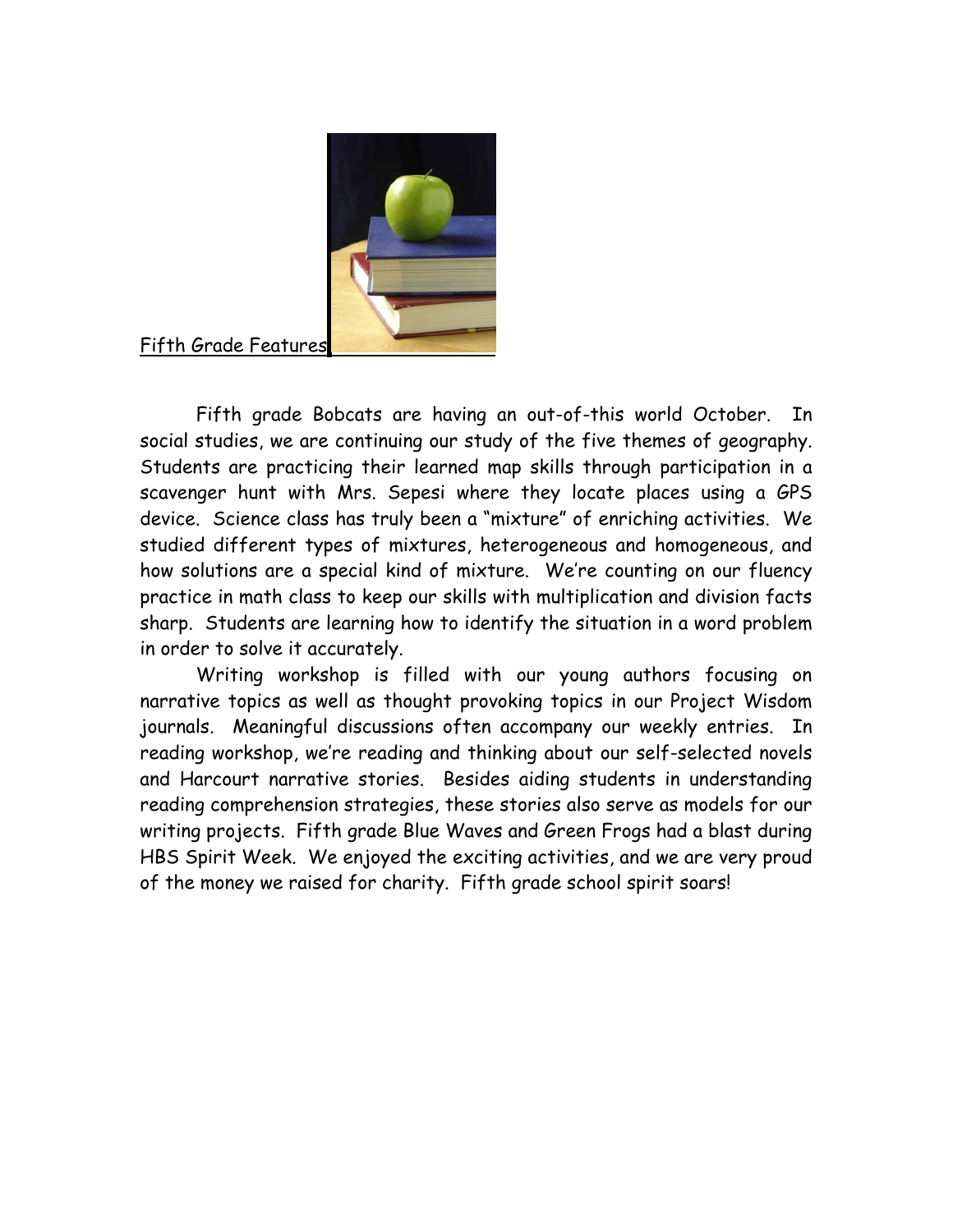# From the Fabulous Fourth Grade



# Social Studies

During the first weeks of school the fourth graders have been exploring what makes our country so unique. From landforms, to the environment, to climate,

to the economy; our future geographers are discovering what defines each region. Through these studies we have been preparing to begin our "travels" throughout the United States' Five Regions. Our first stop on this long journey will be to our very own region, the Northeast. In addition, we have focused on our country's government and the upcoming election. Our final unit during October involves a trip back in time to 1828. The children visited Cold Brook School for an authentic 1800's classroom experience.

# Language Arts

Language Arts is now in full swing. Students are involved in Reading Workshops, learning a variety of strategies based on the theme, "Reading Is Thinking". They are reading fiction and non-fiction pieces while they practice their skills. Our Scholastic News provides the students with up-to-date information on the upcoming election. By the time they are ready to "vote", they will be well informed voters. They may even tell you some things you didn't know about the candidates. Our literature program is differentiated to individualize instruction for each student. Our students are excited about reading every day! Writing Workshops go hand-in-hand with reading. As students explore styles and craft of authors, they begin to develop their own writing skills and styles. Students are exploring narrative writing and poetry. We are looking forward to the return of our Poet in Residence, Luray Gross, this fall. We will continue to encourage our young authors to try new ideas and strategies in their writing pieces.

# Math

 Math Expressions is under way! Fourth grade students began the year by practicing their fact fluency. They did so by observing multiplication patterns, factor triangles, and arrays. Students take on leadership roles by participating as student leaders during lessons. Beginning in Unit One, students will be learning about reading and solving problems using graphs and tables as well as using variables to write and solve equations.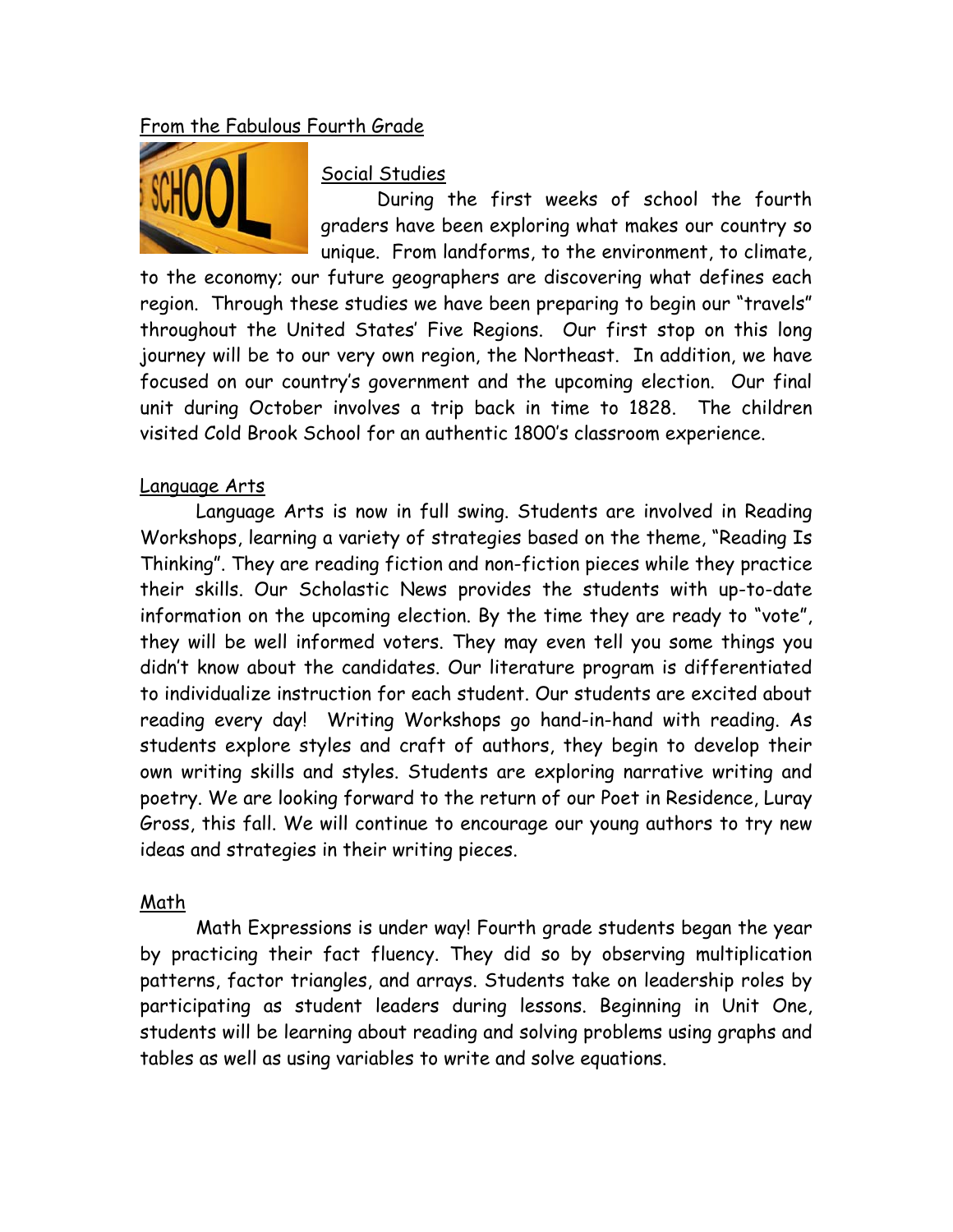At home, continue to practice fluency with multiplication and division facts. Also, look for the Home/School Connection packets sent home at the beginning of each unit. For more information, visit www.eduplace.com for extra challenge worksheets that correlate to the program.

# Super Scientists

The Weather Unit has begun with great excitement! The Fourth grade scientists have been exploring the Water Cycle and how we affect it. They can even sing about it! Evaporation, Condensation, and Precipitation are being explored as we experiment with water. In addition to the water cycle, we are experimenting using the different types of tools meteorologists use to measure the weather.

The class trips to the South Branch Raritan River have been successful. All the students were well prepared to explore the water environment. The South Branch Water Shed facilitators have been to all classrooms to discuss the investigations that done at the river site, and are following up with us to draw conclusions about our findings. The students collected macroinvertabrates at the river site, and determined the water quality of the river. What successful investigators we are! Thanks to all the chaperones for your assistance on this trip.



Bobcats Have Good Character

We have had a very busy start to the school year. Holland Brook School celebrated its second Spirit Week from October  $1<sup>st</sup>$  through October  $8<sup>th</sup>$ . Students were broken up into 4 teams and competed in various activities to earn points. Each activity promoted school spirit, cooperation and sportsmanship. On the last day of Spirit Week, students participated in Activity Day, which entailed many fun activities that promote good character. We ended the day with a Spirit Assembly and kicked off Holland Brooks Theme for the year. The school wide theme reminds students, staff, parents, family and the community that we are all dedicated to having a fabulous school year, so…..let's all **"Make It Happen."**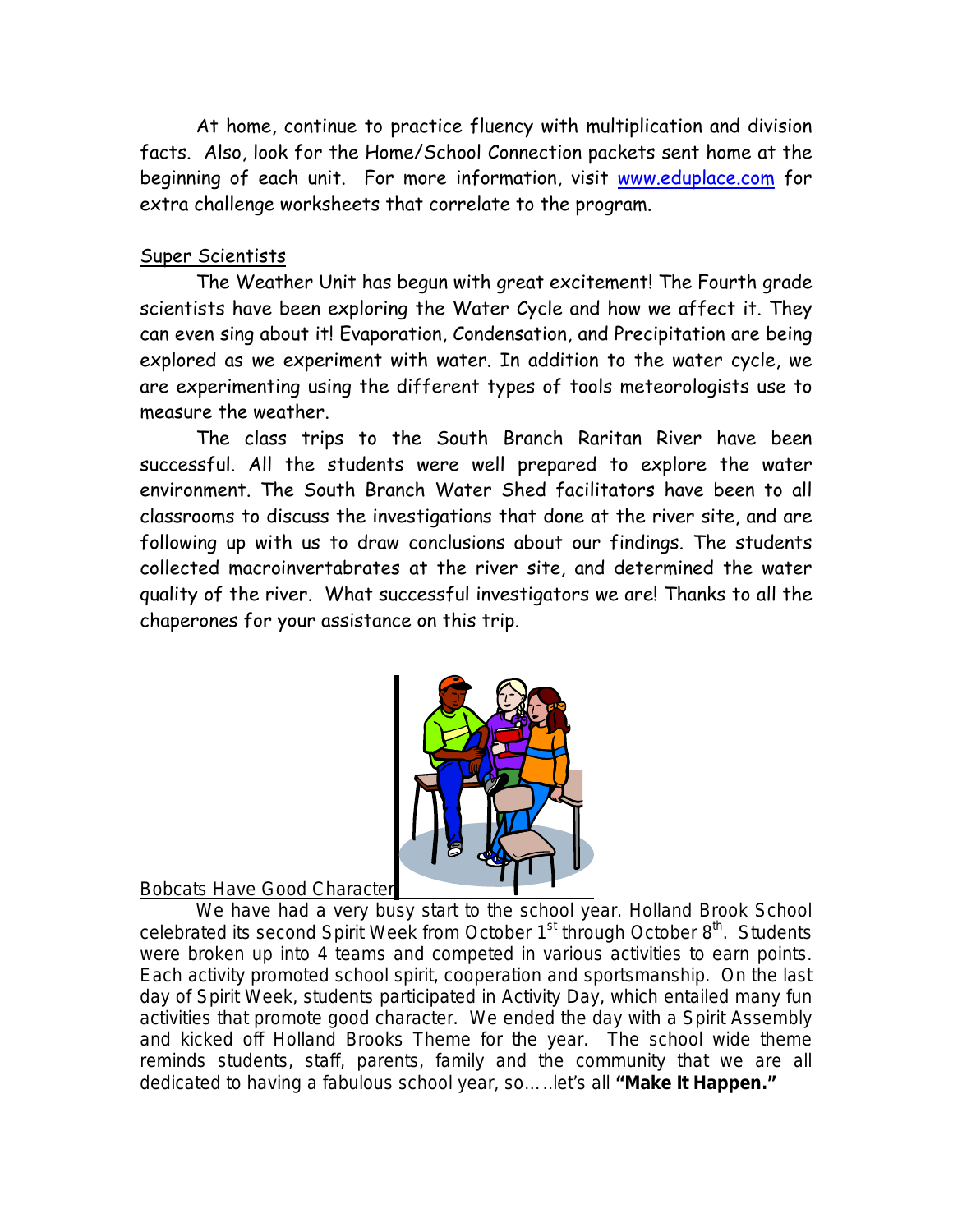This year Holland Brook started a new Character Education program called Project Wisdom. Every morning students hear an inspiring and thought provoking quote during the morning announcements. The quotes are also displayed in the classroom via all of our great technology. These daily quotes are discussed throughout the week with the teachers. Finally, students participate in a writing prompt that is directly related to the weekly quotes. Please ask your child(ren) to share what they are writing in their journals and what the quotes mean to them. This should foster some pretty lively dinner conversations!!!!

 We are ending the month of October with School Violence Prevention and Red Ribbon Week. Students are learning ways to prevent school violence and doing various lessons to promote diversity and tolerance. Each classroom is receiving lessons about bullying. The lesson will be completed by the end of November. The students are also learning how to stay drug, alcohol and tobacco free. They are wearing their Red Ribbons proudly and will be participating in classroom discussions and lessons to keep them healthy and safe.

 Finally, if you have questions or suggestions about counseling services or other character programs at Holland Brook, please feel free to contact me at the school. I hope everyone has a safe and productive school year.

Ms. Crielly School Counselor



4th Grade Science Lab:

 In fourth grade, we will continue to learn about the 6 simple machines. We learned about the wheel and axle by designing and making spinning tops. Our highest record was 11 seconds. We utilized paperclips as weight on our spinning tops. Students used this data to make their own design. Each scientist's goal was to make the longest spinning top. Check out the science lab portion of the HBS website for some photos and school records of our spinning tops.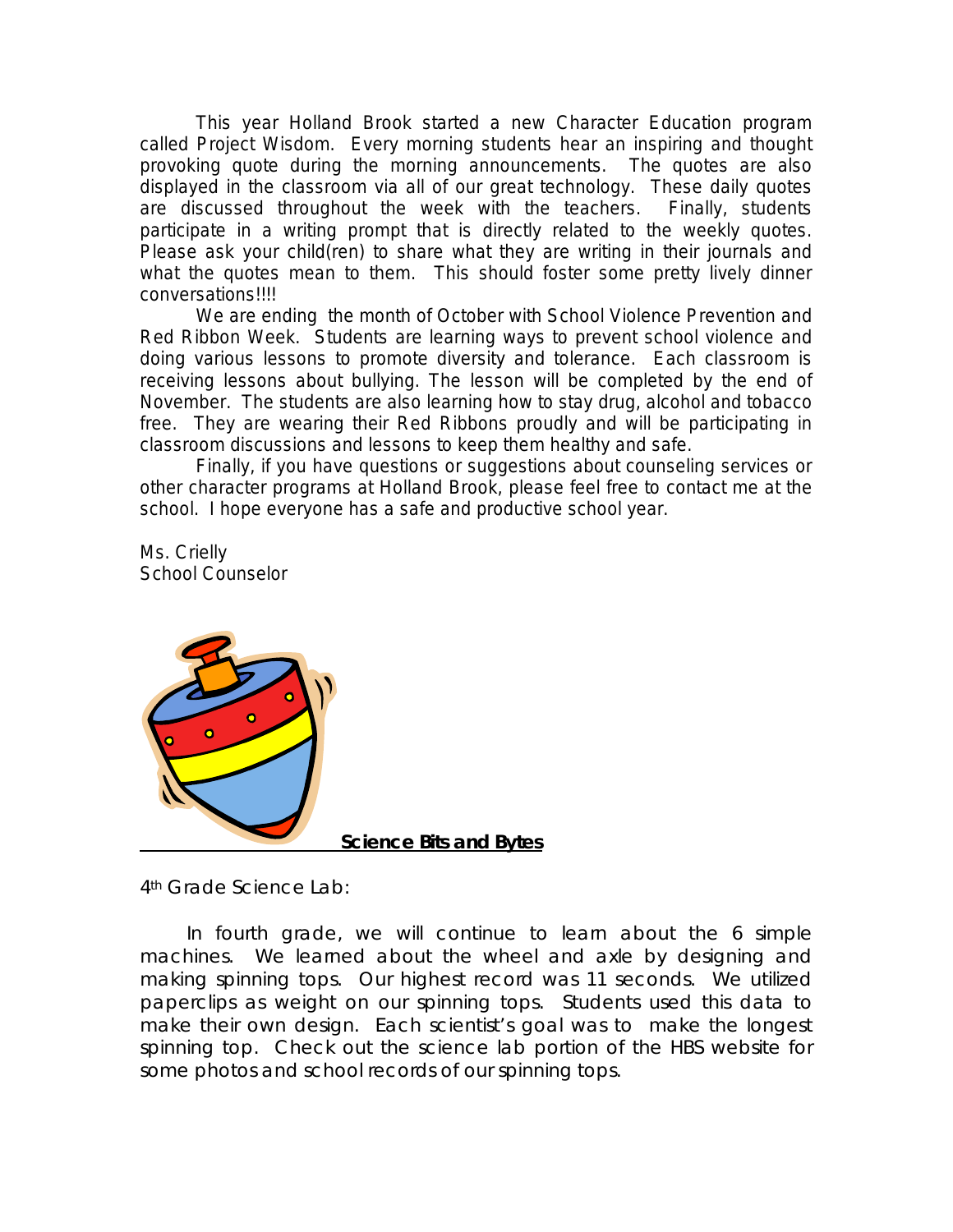Our next machine will be the lever and how it helps us in our everyday life. We will also learn about how ancient civilizations used levers to build many wonders of the world. We will build our own levers and attempt to balance 2 loads.



5<sup>th</sup> Grade Science Lab

In 5<sup>th</sup> grade, we continue our unit on Food and Nutrition. The students are using various indicators to help us learn what is in different food items. Students used a natural indicator, red cabbage juice, and ph strips to determine whether liquids were acid, base, or neutral. In Part 2 of the acid test, we learned how to measure the amount of acid in liquids by using baking soda as an indicator. The results are in: we tested 5 different drinks: lemon, lime, orange, grapefruit, and mixed fruit. Our 5th grade scientists proved with 99% accuracy that lemon juice contained the most acid with lime coming in a close second. Our next set of tests will determine which drink has the most vitamin C. We will be using indophenols as an indicator. Stay tuned for the results of this experiment in the next Holland Brook Happenings.

**Science Fact of the Month: Velcro was invented by a Swiss guy who was inspired by the way burrs attached to clothing.**



Musical Notes

 We have had a wonderful beginning to the school year in the music room! We are learning to build rhythms, read music from the staff, move to experience and show musical concepts, find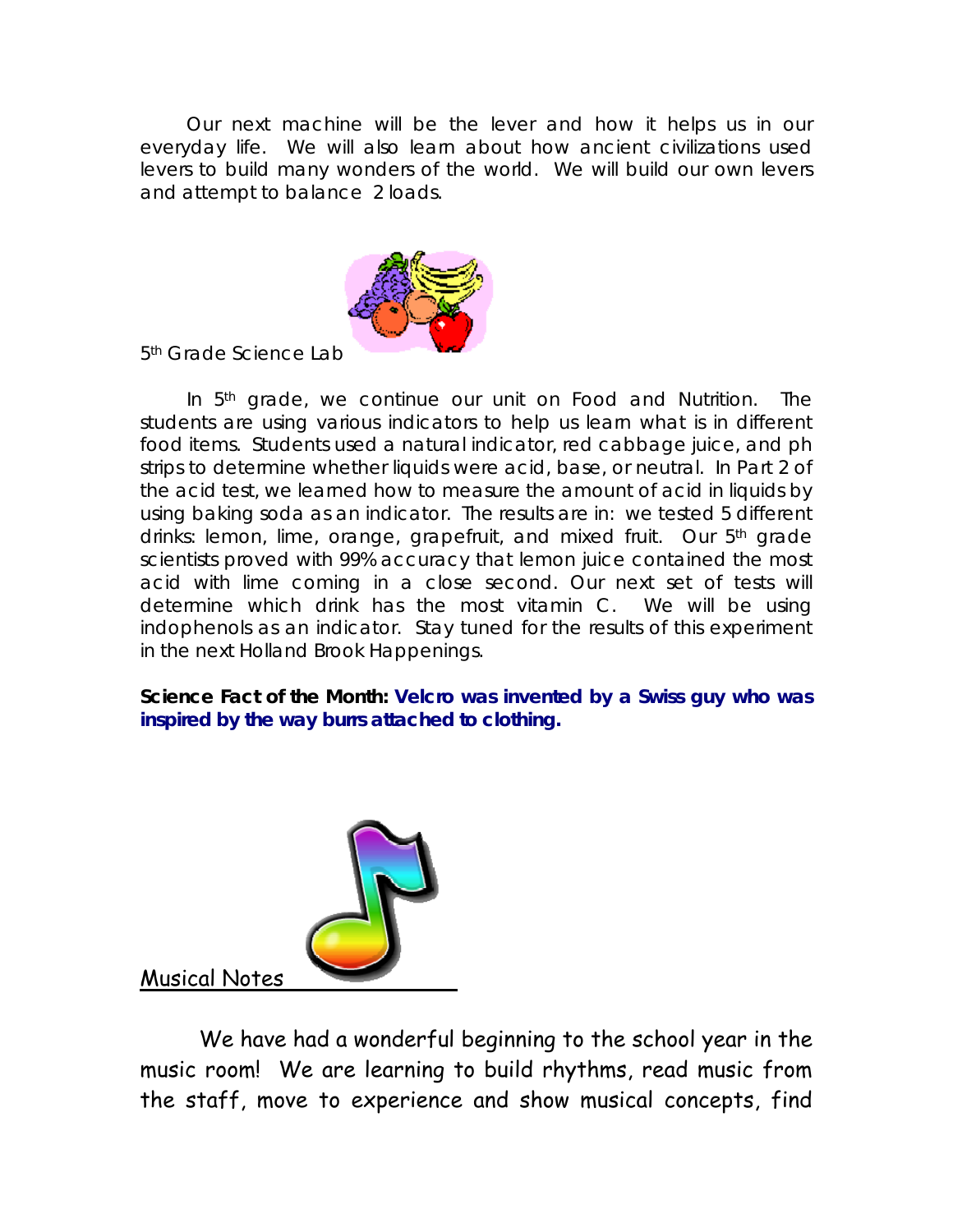our way around programs like Finale notepad and Garageband on the macs, and sing new songs from different genres and cultures. Much of our learning is being enhanced by new technologies in the music room. Our smart board has helped us to build parts to play, our projector brings us pictures of faraway places, and our sound system broadcasts accompaniments and musical examples. Visit the website for upcoming dates and news from the music room. Our new technology will be opening a whole new world of experiences for our musical Bobcats!

For your calendar! The  $4<sup>th</sup>$  grade winter concerts will be December  $10^{th}$  at 9:30 a.m. and 2:00 p.m. The 5<sup>th</sup> grade winter concerts will be on December 17<sup>th</sup> at 9:30 a.m. and 2:00 p.m.

# Chorus

 The HBS chorus met for the first time on October 7. Our risers were filled to capacity and the sound was wonderful! We are already busy preparing for upcoming performances. All chorus news will be posted and kept up-to-date on the music/chorus page of the school website.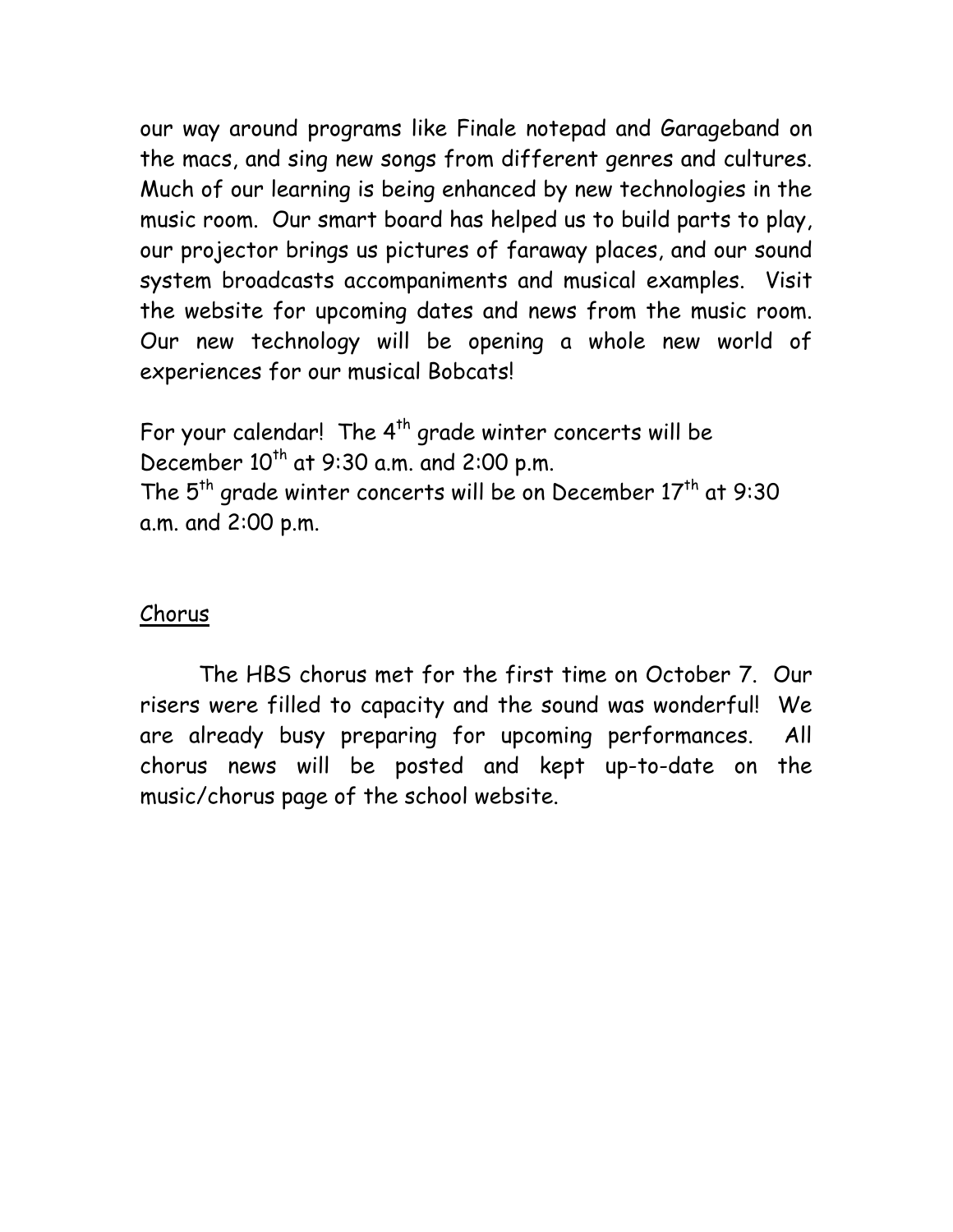

Physical Education

 Our Bobcats are being challenged with the Presidential Physical Fitness test. The test is made up of 5 challenges. The mile Run-Jog-Walk for 5<sup>th</sup> graders and the ½ mile Run-Jog-Walk for 4<sup>th</sup> graders measures their cardiovascular and cardiopulmonary endurance. Their upper strength will be measured with the pull-ups and bent arm hang tests. The shuttle run evaluates their speed and agility while the curl-ups challenge shows their level of abdominal strength and endurance. Flexibility is the component featured in the sit-and-stretch test.

 The scores our Bobcats receive will be evaluated to determine a percentile score. Students receiving all 5 scores in the 85% percentile will be awarded the President's Patch and Certificate. All 5 scores above the 50% percentile will secure a National Patch and Certificate. Students will have the opportunity to improve their scores in the spring. Good luck, Bobcats!

#### Art Class

 The fifth graders are finishing their complimentary names designs, which focused on complimentary pairs of color and block lettering. The results were bright and very bold! They are now studying Pablo Picasso and Abstract Cubism. The students looked at several different abstract portraits done by Picasso, as well as explored a website www.mrpicassohead.com, where the students were able to create abstract faces. This website is a great tool to help students understand the idea of abstract art and prepare them for the drawings they will eventually be creating. The sketches of the portraits look great so far and the students are really having fun exploring the many faces they can create.

 The fourth grade just finished their primary/secondary shape designs, where they reviewed primary and secondary colors. They created their own color wheels, and using markers and shapes, designed their project. The next project is also focusing on color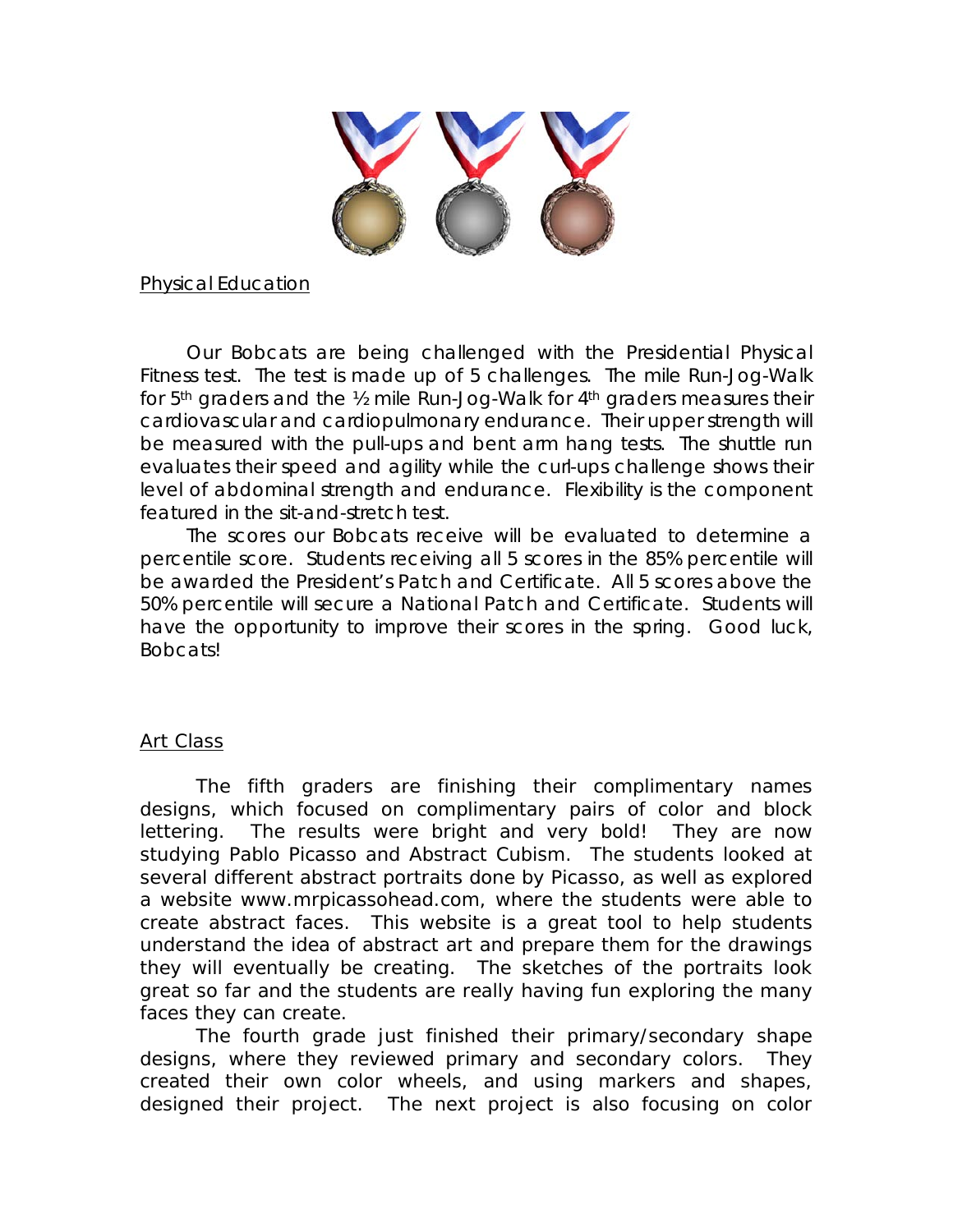theory and the color wheel. This time the students are looking at warm and cool colors, as well as complimentary pairs. They are creating leaf collages and then doing a watercolor resist using crayons and watercolors.

 All of the Holland Brook artists are doing a great job and they seem to really be enjoying the projects. Keep it up Bobcats! Van Gogh would be proud!!

Mrs. Coyle-Sands

**Museum of Modern Art** 

**New York** 

**Van Gogh and the Colors of the Night** September 21, 2008–January 5, 2009



**Joan Miró: Painting and Anti-Painting 1927-1937** The Joan and Preston Robert Tisch Gallery, sixth floor November 2, 2008–January 12, 2009 **Press Preview: October 28, 2008, 10:00 a.m.–1:00 p.m.**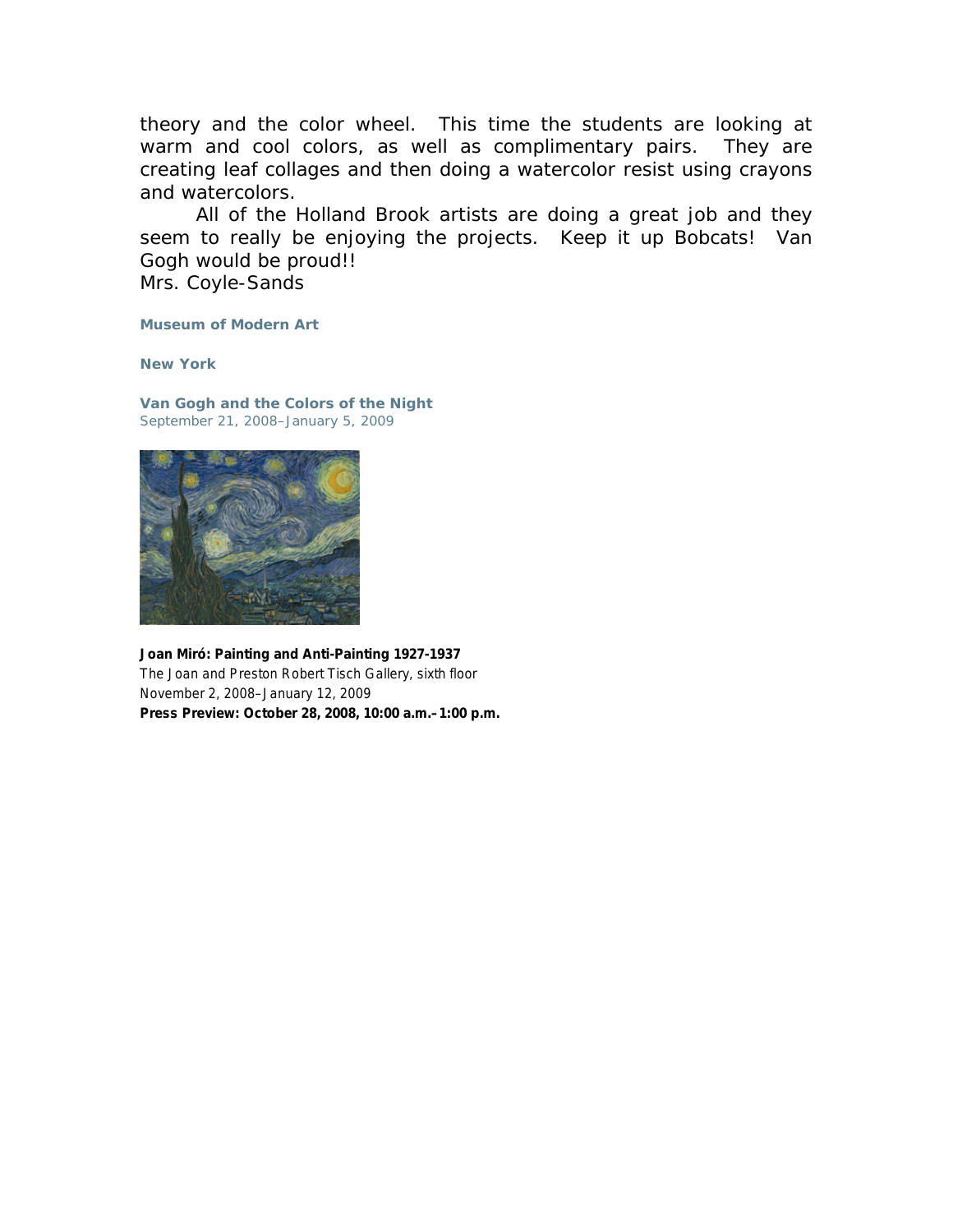

 Innovation & Design has started off this year with a bang! The 4th and 5th graders started by working in groups to do the "Name Tag Design Challenge." This challenge seemed to be impossible - but every group finally figured out the tricks on how to create a name tag for each child in their group based on some of Mrs. Ray's Rules!

 Our first unit in fourth grade is called Innovation - in this unit each group will work on creating a hand product that is a better version of one that is already out there. The students have been working on using their hands as a tool for measuring and learning about the Engineering Design Process.

 Our fifth graders began by working on their structural engineering unit. Their challenge is to create the strongest, most efficient beam possible out of only paper. The teams have already created company names for their Engineering Groups and have began building their first beam to be tested.

 Both fourth and fifth graders will start using some of the innovation technology in the ID classroom. We will start podcasting, taking digital photos, blogging and creating iMovies. Check the Innovation and Design Website to see some of our projects posted within the next few weeks!

Mrs. Ray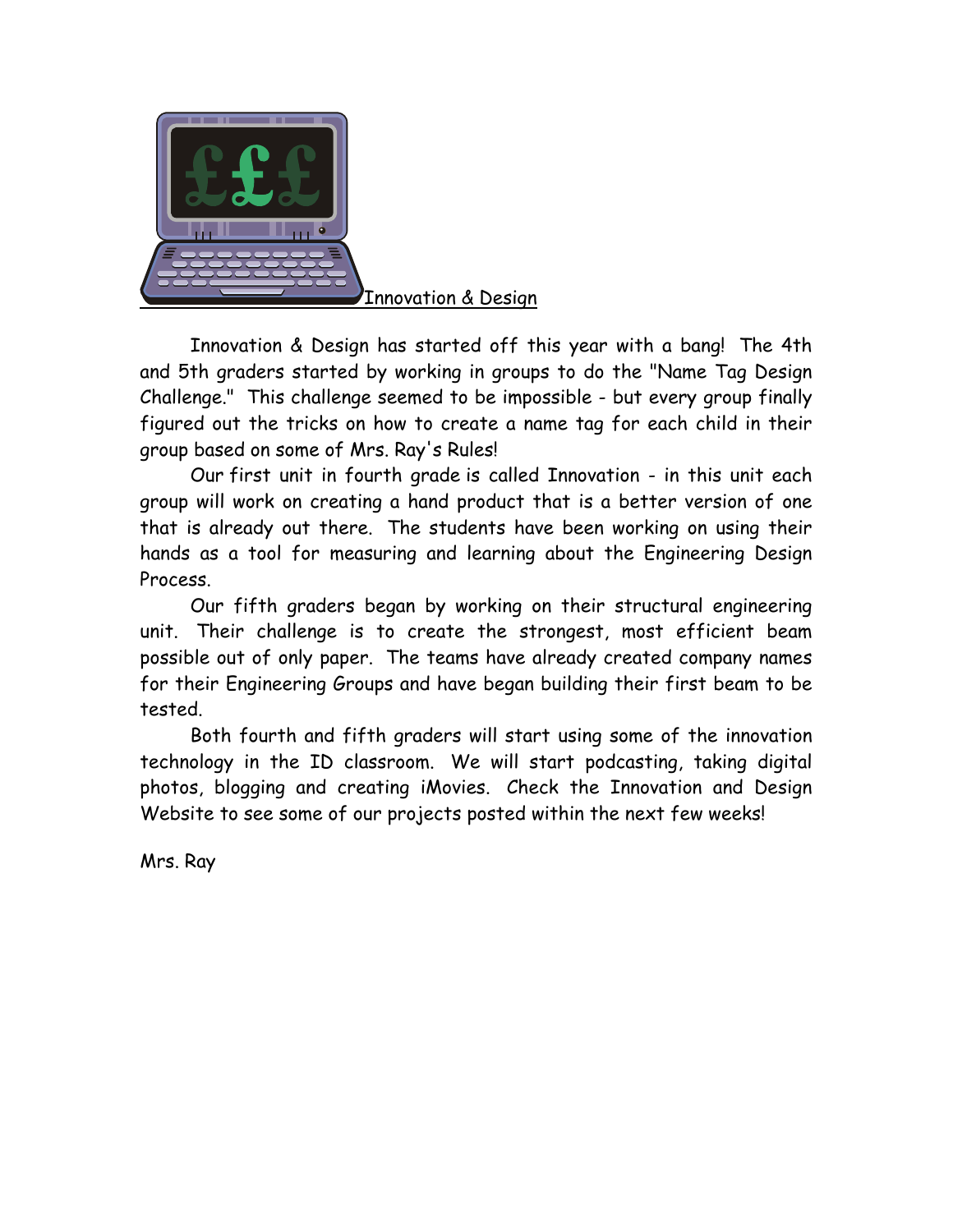#### Student Leadership Club

Holland Brook's Student Leadership Club election was held on October 4<sup>th</sup> and 5<sup>th</sup>, 2008. Student Leadership Club applicants created posters and essays that expressed their ideas and reasons for being a leader. All HBS  $5<sup>th</sup>$  grade classes studied the anonymous posters, read the essays and voted for the candidates they felt would best represent our school. We would like to thank all 5<sup>th</sup> graders who took part in the elections and congratulate our new 2008-2009 Students Leaders.

> Elisabeth Atlasman Sarah Boden Allie Brembt Aia Dakka Kasey Dameo Juliana Della Pello Catherine Deptuch Samantha Fabbricatore Hayley Filippini Will Getz Stephen Giordano Emily Grube Quinn Hickey Suzanne Hlinka Lizzie Knoop David Leshik Emma Maurice Lacey O'Dowd Paige Palazzi Maria Pansari Anjali Patel Courtney Patterson Jacquelyn Pierre Nicole Prager Emily Renjilian Jessica Ruffa Dominic Vastano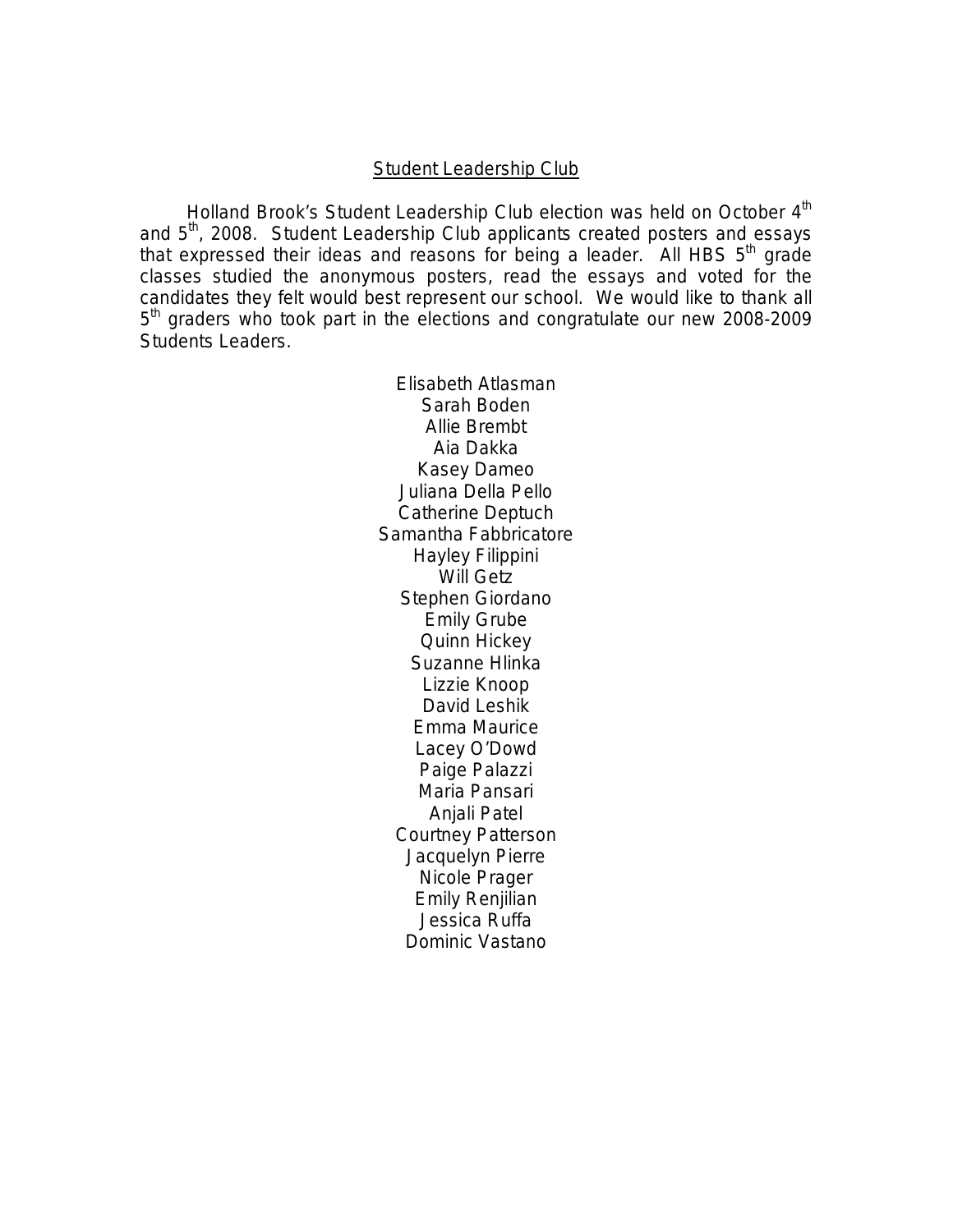

# From Our Media Center

November 11<sup>th</sup> is National Young Reader's Day; so why not celebrate by taking your young reader to the library! Especially since  $4<sup>th</sup>$  grade will be spending the next few weeks exploring literary elements such as plot, conflict, character traits, points of view, and setting.

 While fourth grade is delving into the inner workings of literature, fifth grade will be investigating the available reference resources available at our library. We will be doing this in preparation for learning the research process. We will begin by reexamining the World Almanac and will have several exciting rounds of World Almania. This is a game very much like Jeopardy where teams of students compete against each other answering questions from the World Almanac. From the almanac, we will continue to review library reference materials with a lesson on periodicals.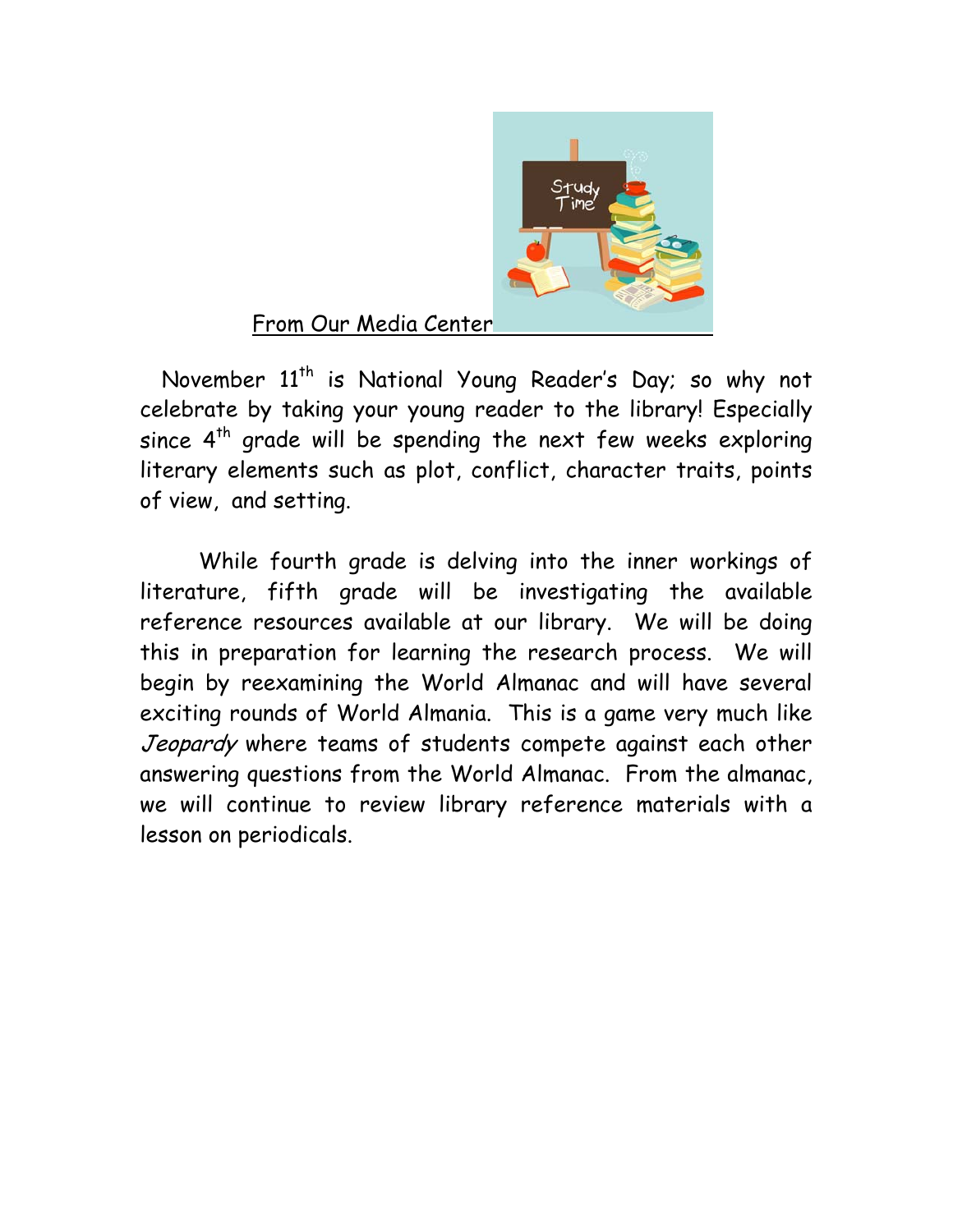

## Instrumental Music

The 5<sup>th</sup> Grade Instrumental Music program at Holland Brook School is in full gear! Instrumental music students are off to a great start learning how to play their new instruments. At this point in the year, students should be practicing about 100 minutes a week, and all home practice should be recorded in the parent-initialed practice log each week. A reminder to students: please remember to take your instrument home on lesson days!

 The Instrumental Music page of the Holland Brook School website has recently been updated. Please visit the website to learn about upcoming playing assessments and directions for band members using iPas software. Weekly schedules are also posted – please check back often!

Mr. Hasselbring

#### **Enrichment News**

 Enrichment at Holland Brook School is off to a great start. Mrs. Sepesi has visited all Holland Brook School classrooms and acquainted students with enrichment opportunities available to them this year. All students were given a letter to take home describing these activities as well as a separate page about the Invention Convention. If your child did not bring home either of these letters, please contact Mrs. Sepesi at ext. 624.



#### **Science Fest**

Holland Brook School fifth graders enjoyed the Science Fest on October 15<sup>th</sup>. Nineteen presenters shared their expertise in different areas of science while engaging students in hands-on activities. Students attended 4 sessions of their choice. The 19 presentations were: Architecture, Astronauts & Rockets, Aviation, Building Molecules to Make Medicine, Cow's Eye, Crime Scene Investigations, Dirt on Soil, Electricity, Fire Safety Fooling the Fish, Gems, Horseshoe Crabs, Penguins, Police Dogs, Reptiles, Rocks & Minerals, Science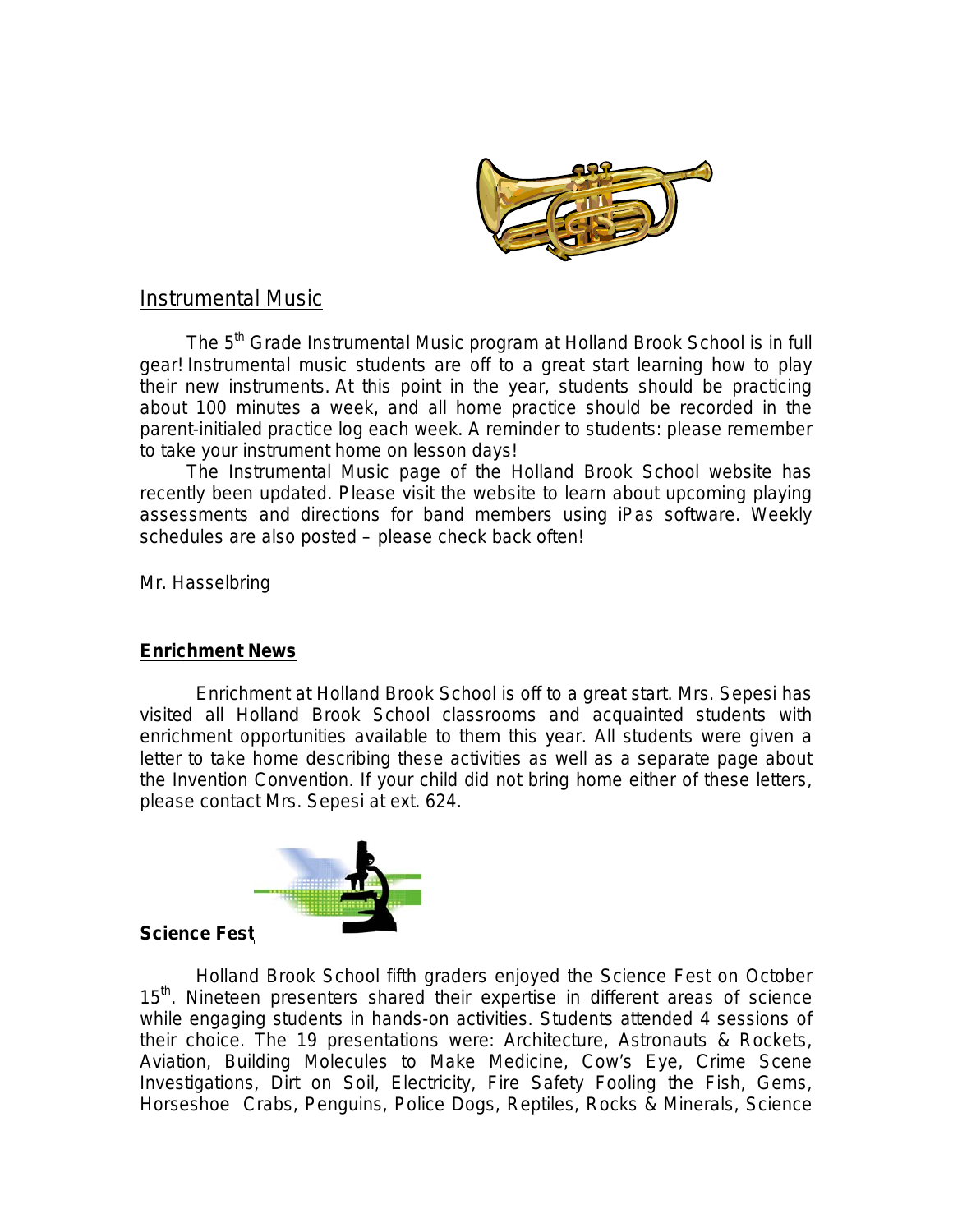of Sifting, Seeing Eye Guide Dogs, and Veterinary Medicine. Thanks to all of our presenters who took time from their busy schedules to enhance the lives of our 5<sup>th</sup> graders. A special thanks to parents and grandparents of our HBS family: Dr. Crielly, Mr. Vitez, Mr. Skee, Mr. Farr, Mr. & Mrs. Roberts, Mr. Taylor, and Mrs. Shor.



## **5th graders are Geocaching!**

 Fifth grade students have been embarking on an interesting and challenging enrichment activity reinforcing concepts learned in their 5 themes of geography unit in Social Studies. After a brief introduction of satellites and their relationship to GPS systems, students equipped with GPS systems have been traveling around the perimeter of Holland Brook School in search of maps hidden in various locations. Students used the GPS systems along with clue cards to find marked waypoints leading them to specific maps. Students were able to measure the accuracy of the GPS systems with tape measures. This activity enabled students to better understand latitude and longitude, and the importance of GPS systems in everyday life.

#### **Math Problem of the Week**

 The Math Problem of the Week is placed in classrooms on Monday of each week when there is a full week of school. Please keep in mind that completion of these Math problems is one of the criteria used for entrance into Continental Math League. Students who complete 80 % of the Math Problems of the Week will receive a certificate at the end of the school year recognizing their efforts.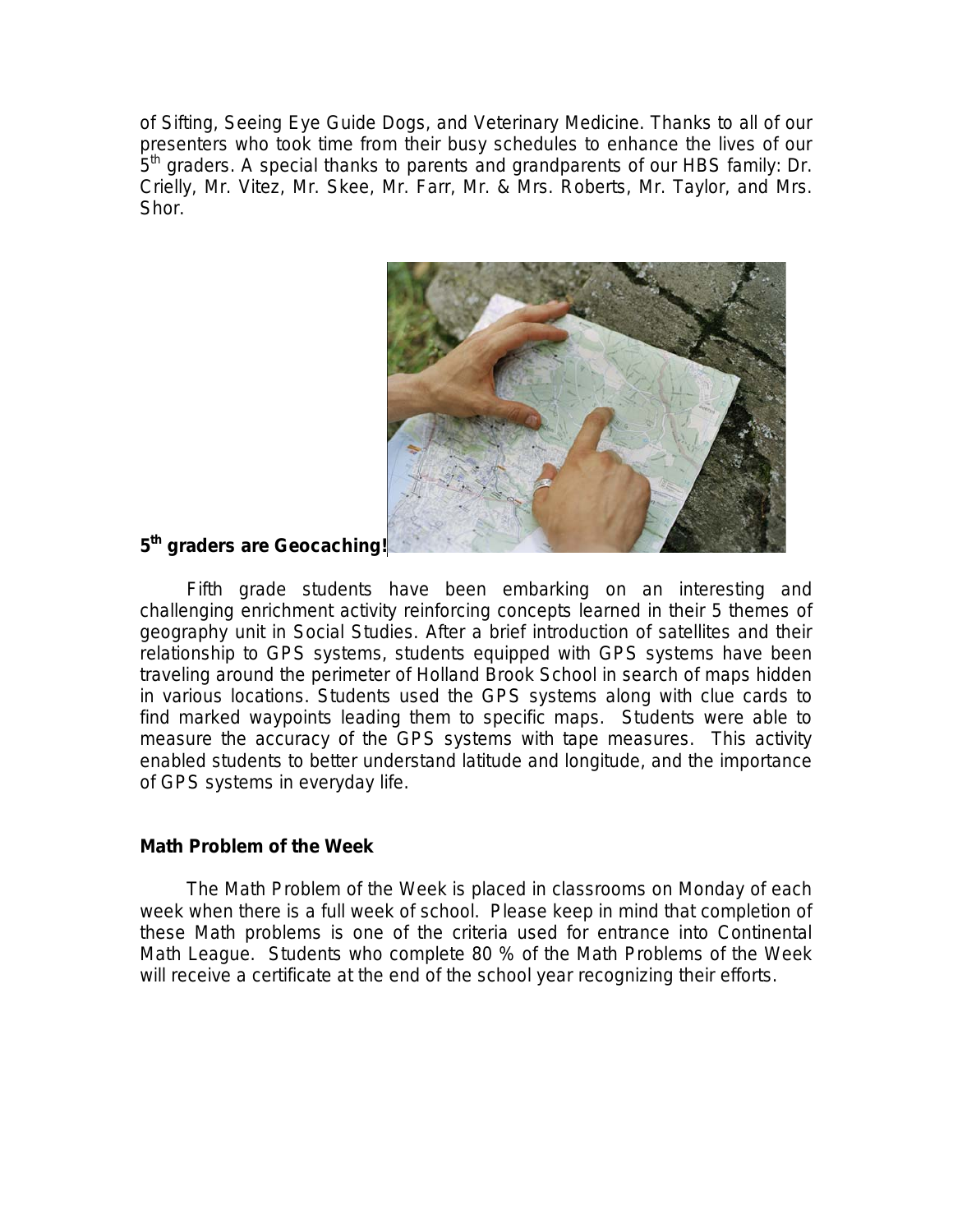

## **Invention Convention**

 Students participating in the Invention Convention should submit their ideas to Mrs. Sepesi as soon as possible. After submitting their ideas, students will receive a notice telling them to begin their invention. A brief **journal** or log must accompany the invention. The journal should include thoughts, steps and issues that the student encountered as he/she worked on the invention. The journal is not judged but a student will be eliminated from the judging process if he does not have one.

Mrs. Sepesi

# **From the H S A**

It has been a busy Fall so far….

First, a big thank you to Sheila Mieman and Leslie Otto for running our Fall Book Fair and to all the parent volunteers for their hard work. The new company, AllBooks, offered the children a fantastic selection of books and earned the school over \$4000 in free books.

On October 24<sup>th</sup>, our Family Pumpkin Carving event took place. HBS families had a lot of fun carving pumpkins, watching a movie and going on the "Pumpkin Walk". Thank you to Rose Dix, Christine Vastano and all the volunteers who made this family event so successful!

Our children were presented with the first Cultural Arts program of the year called Operaworks Trio. The students and faculty seemed to enjoy the program very much. Keep an eye out for flyers from our Chairpersons, Kelley Dameo and Megan Altsman, for the next exciting program.